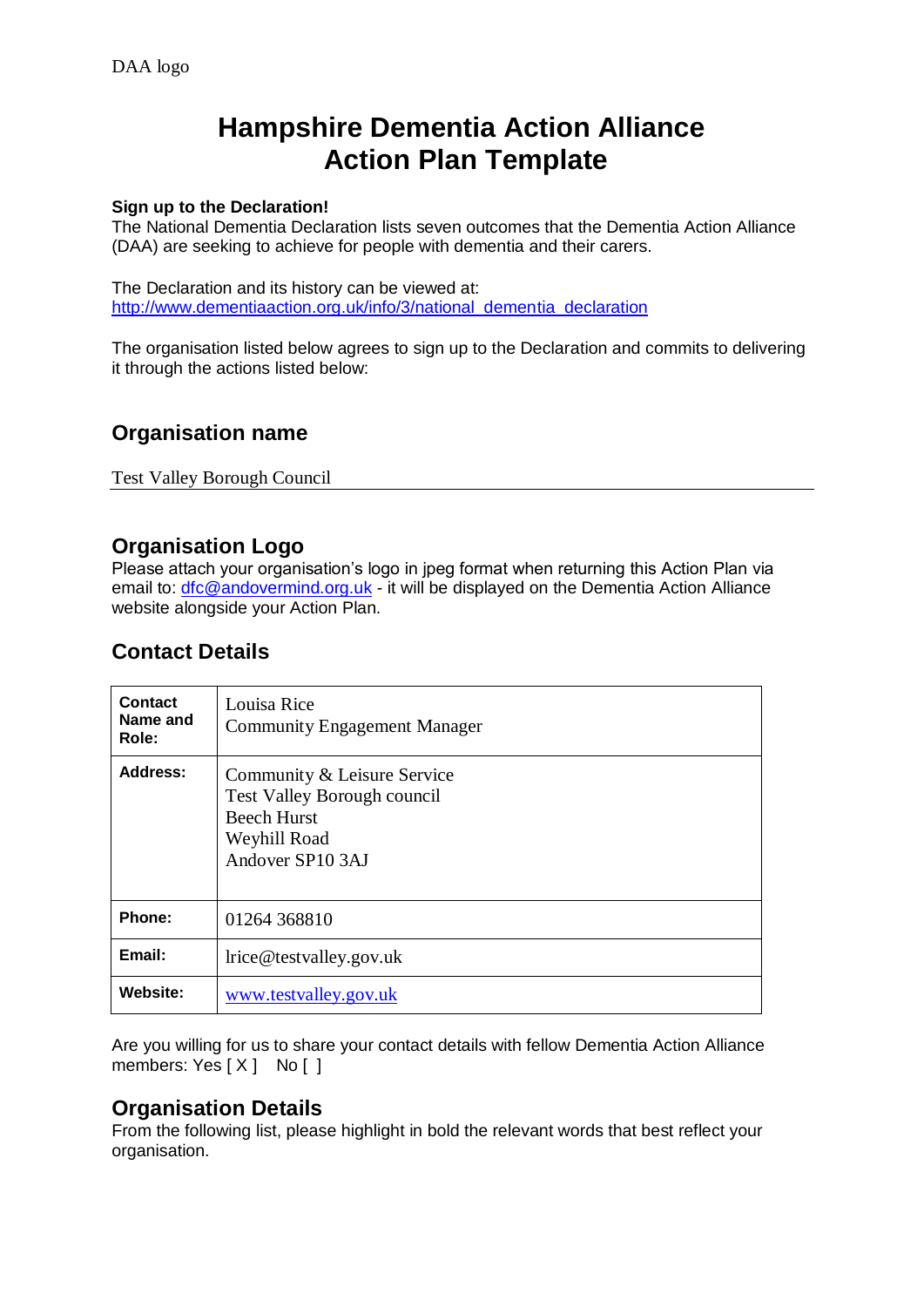## **Sector**

- ▢ *Arts*
- ▢ *Care*
- ▢ *Communication*
- ▢ *Emergency Services*
- ▢ *Finance*
- ▢ *Health*
- ▢ *Hospitality*
- ▢ *Medical*
- ▢ *Membership*
- ▢ *Pharmaceutical*
- ▢ *Public sector*
- ▢ *Recreation*
- ▢ *Research*
- ▢ *Retail*
- ▢ *Transport*
- ▢ *Utility*
- ▢ *Voluntary*
- ▢ *Other: please specify…….*

# **Organisation Summary**

## **Please write a brief summary here of what your organisation does:**

## Test Valley Borough Council

Test Valley is a mainly rural borough on the western-side of Hampshire with a population of 116,398 with approximately 49,500 households. Test Valley contains 24 different ward areas and though largely rural in character, a large proportion of the borough's residents live in towns and urban areas with a significant amount living in towns and villages scattered across the Borough.

As a Borough Council we have responsibilities to deliver certain local services to local people living, working and visiting the Test Valley and these include activities such as planning, waste and recycling, housing (although we are not a Social Landlord), benefits, leisure, culture and communities.

The overall vision of Test Valley Borough council is to improve the quality of life for all of the people of Test Valley. To do this we have a Corporate Plan 2011-2015, which has four corporate aims, these have been identified following consultation with our communities:

- **A competitive local economy**
- **Enhancing and preserving our natural and built environment**
- **Improving access to a decent home**
- **Encouraging all of our communities to reach their full potential.**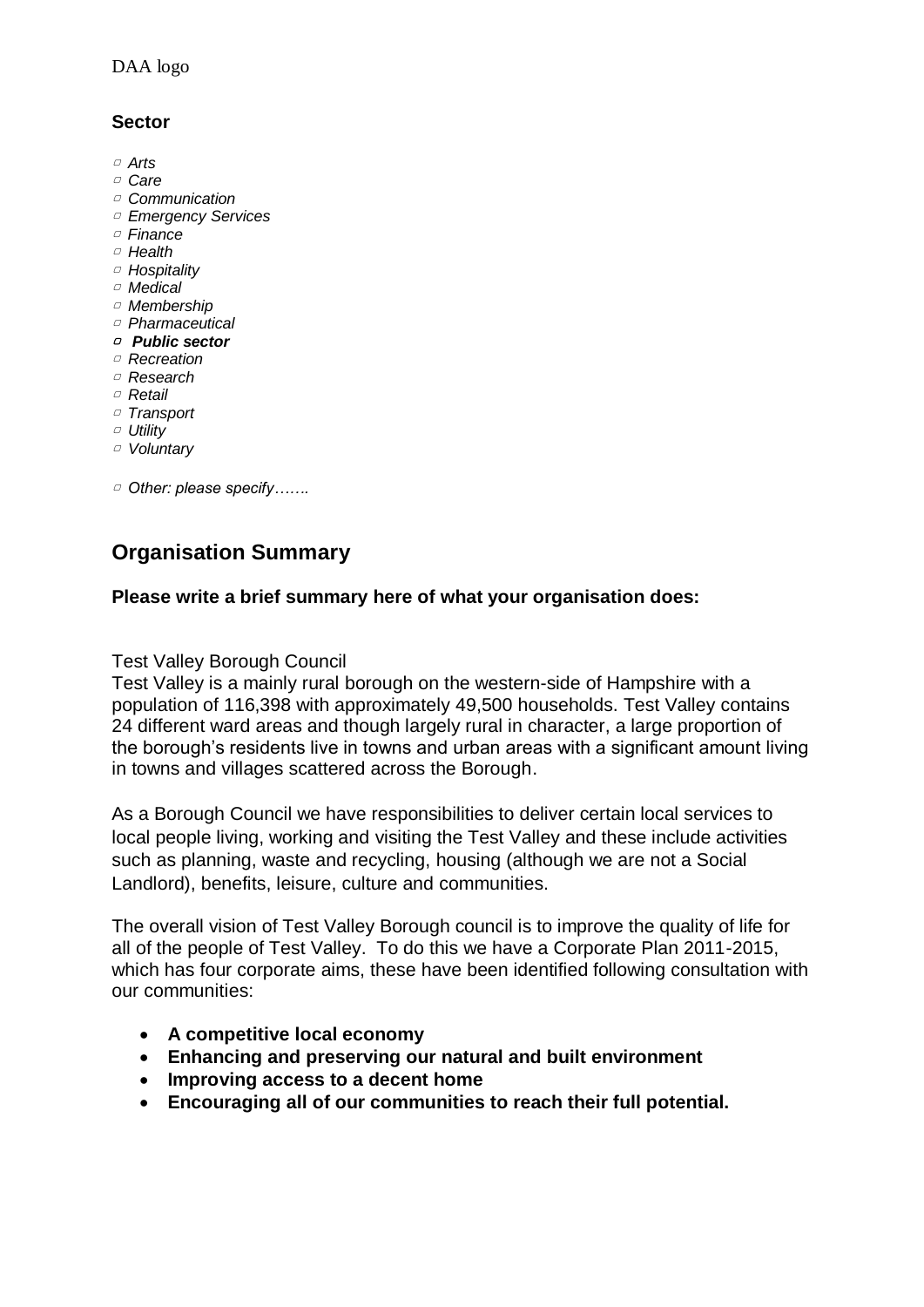**The following questions allow you to state what you intend to do by 2015 to transform the quality of life for people with dementia. This will be published on the Dementia Action Alliance website.**

**1. The National Dementia Declaration lists a number of outcomes that we are seeking to achieve for people with dementia and their carers. How would you describe your organisation's role in delivering better outcomes for people with dementia and their carers?** 

Test Valley has an aging population and we are aware of our need to change the way we work in order to respond to our changing population. Having an awareness of how work effectively with those with dementia is important to ensure that we engage all members of our community. Our corporate aims provide a framework to support the overall aims of the Hampshire Dementia Alliance

The corporate aim of encouraging our communities to reach their full potential will be achieved by assisting communities to identify and prioritise their own needs and working with them to take the lead to resolve them. It is also important that we ensure that new community facilities are appropriate to local need and existing facilities are fit for purpose. This links to the National Dementia declaration regarding giving all people a sense of belonging and value within their communities

The corporate aim of improving access to a decent home will be achieved by actions to provide greater opportunities for people to choose where they want to live. This links to the National Dementia Declaration regarding personal choice and influence over where and how a person with dementia and their carers live.

TVBC as an organisation understand the importance of providing correct information in an appropriate and timely way or signposting to the appropriate organisation if we are unable to help. This links to the National Dementia Declaration regarding knowledge and information.

## **2. What are the challenges to delivering these outcomes from the perspective of your organisation?**

Making the best use of our limited resources be that financial or in manpower.

Ensuring effective communication within the organisation so all employees, Services and elected Members are aware of how they can make a difference.

Enabling effective partnership working and ensuring we identify and exploit all opportunities to promote dementia awareness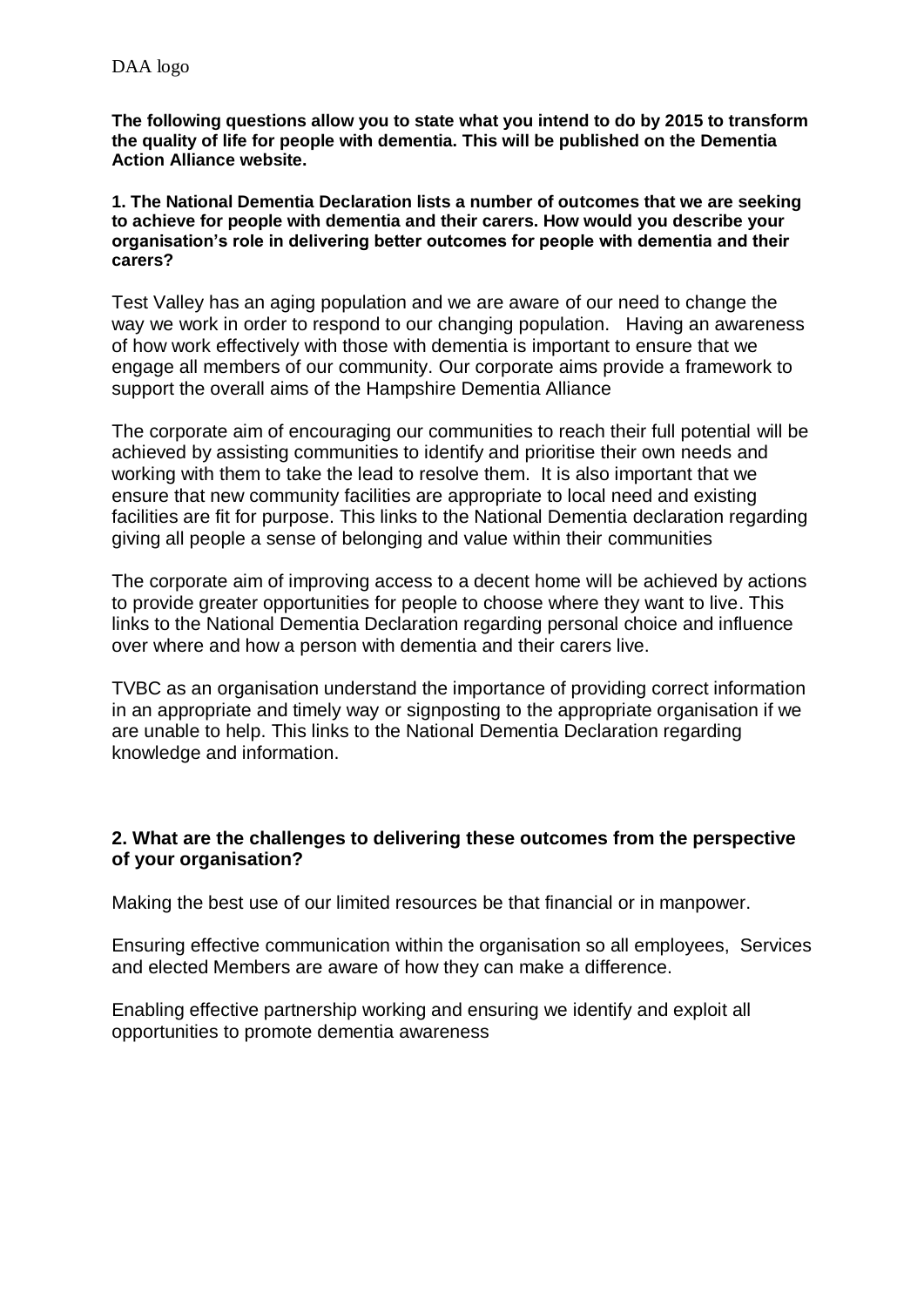## **3. What are your plans as an organisation to respond to these challenges between now and 2015? (max 10 actions)**

## **Guidance for completion of actions.**

You could describe activities that are already happening or those being planned. Additionally, you might want to consider whether there are other opportunities to incorporate dementia into your general work. For example, is there work you are currently progressing that could benefit people with dementia and their carers? Where could you commit to dementia being supported within that work?

The scope of activity you describe could be anything that you are doing that relates to people with dementia along the dementia care pathway, from awareness of dementia, through diagnosis to the end of life. It could relate to outcomes for people in any setting - the community, hospitals, and care homes.

The more specific the list can be, with milestones, the more useful it will be for your organisation.

Your Action Plan will be published on the Dementia Action Alliance website, so please highlight in bold the relevant words that best reflect your actions. *See example below:*

## **Action Title:**

## **Improve the Skills of the Dementia Care Workforce**

## **Action Description:**

We will improve the skills of the dementia care workforce by developing and delivering high quality education programmes to staff across a range of dementia care settings and through the use of our approved trainer scheme.

**Status:** Planning

#### **Actions:**

## 1. **Title: Spotlight on Dementia**

**Description:** We have started to work with the Dementia Friendly Communities team and will host two 'Spotlight on Dementia' events within the Borough for agencies, carers and people living with dementia to raise overall awareness of the help and support available within their community. These will be delivered by October 2013

#### **Status:**

- ▢ *Initial Scoping*
- ▢ *Planning*
- ▢ *Being Implemented*
- ▢ *Delivered*
- ▢ *Case Study available*
- ▢ *Other:* \_\_\_\_\_\_\_\_\_\_\_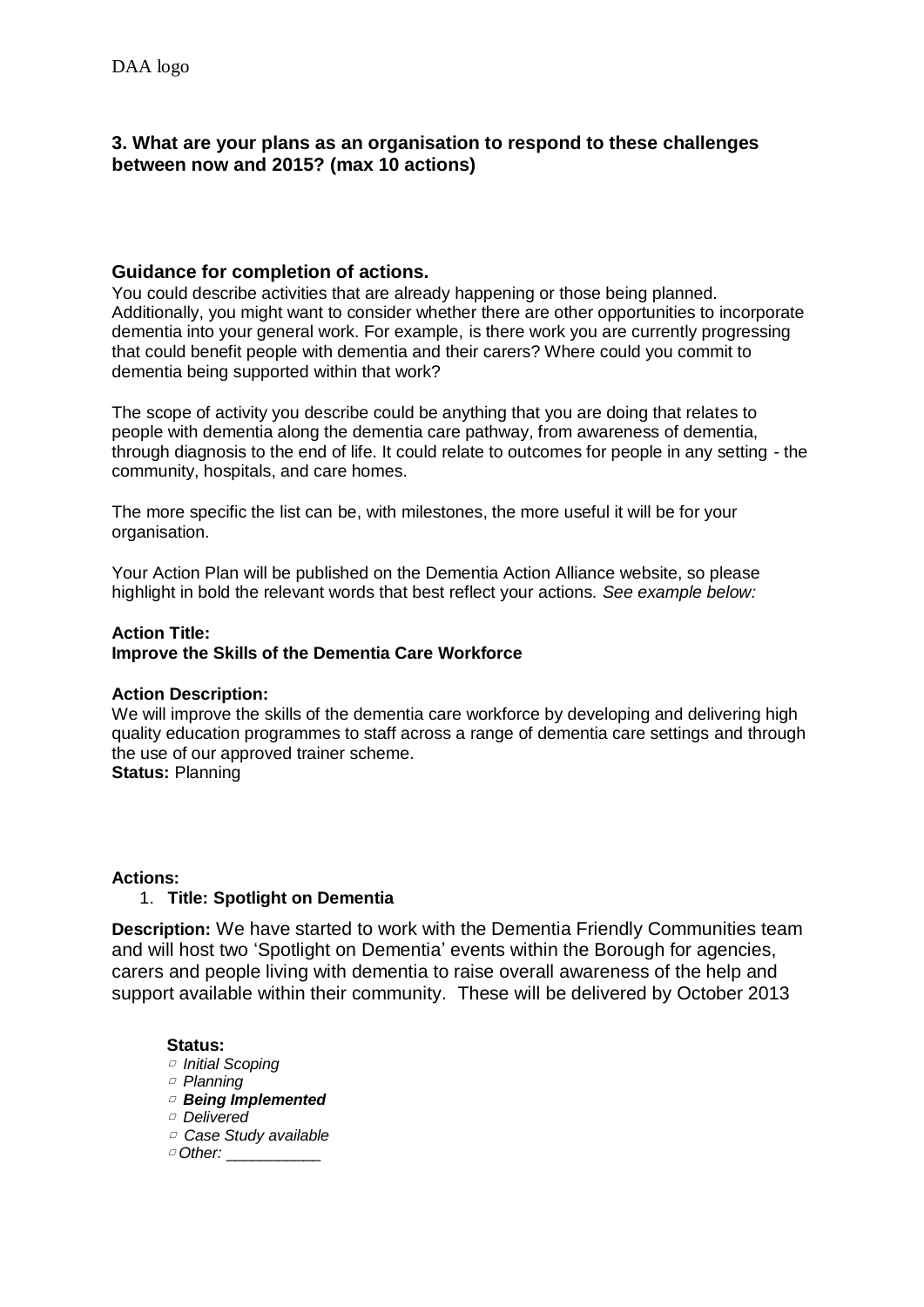## 2. **Title: Improve the skills of our workforce**

**Description:** We will commit to train all public facing staff on dementia awareness so they have a good understanding of how to interact effectively with people with dementia. This will be rolled out across the Council by the end of the 2013/14 financial year.

## **Status:**

- ▢ *Initial Scoping*
- ▢ *Planning*
- ▢ *Being Implemented*
- ▢ *Delivered*
- ▢ *Case Study available* ▢ *Other:* \_\_\_\_\_\_\_\_\_\_\_

## 3. **Title: Raising awareness within partner agencies**

**Description:** We will identify opportunities to work with and promote dementia awareness to our partner agencies and use every opportunity to highlight this so they also have an understanding of their own responsibilities to ensure quality of life for people with dementia.

**Status:** 

▢ *Initial Scoping*

- ▢ *Planning*
- ▢ *Being Implemented*
- ▢ *Delivered*
- ▢ *Case Study available*
- □ Other: \_\_\_\_\_\_\_\_\_\_\_\_\_

## 4. **Title: Ensure equality for people living with dementia.**

**Description:** We will ensure when setting up new services or changes to existing provision, that people with dementia are not discriminated against. This will be done using our by using our Equality Impact Assessment processes.

## **Status:**

- ▢ *Initial Scoping*
- ▢ *Planning*
- ▢ *Being Implemented*
- ▢ *Delivered*
- ▢ *Case Study available*
- □ Other: \_\_\_\_\_\_\_\_\_\_\_\_\_

## 5. **Title: Support the Dementia Friendly Communities project**

**Description:** We will look for opportunities to work with and support the Dementia Friendly Communities project wherever possible within our work across the Borough, for example linking the Dementia Friendly Communities team to groups and organisations to further promote their role.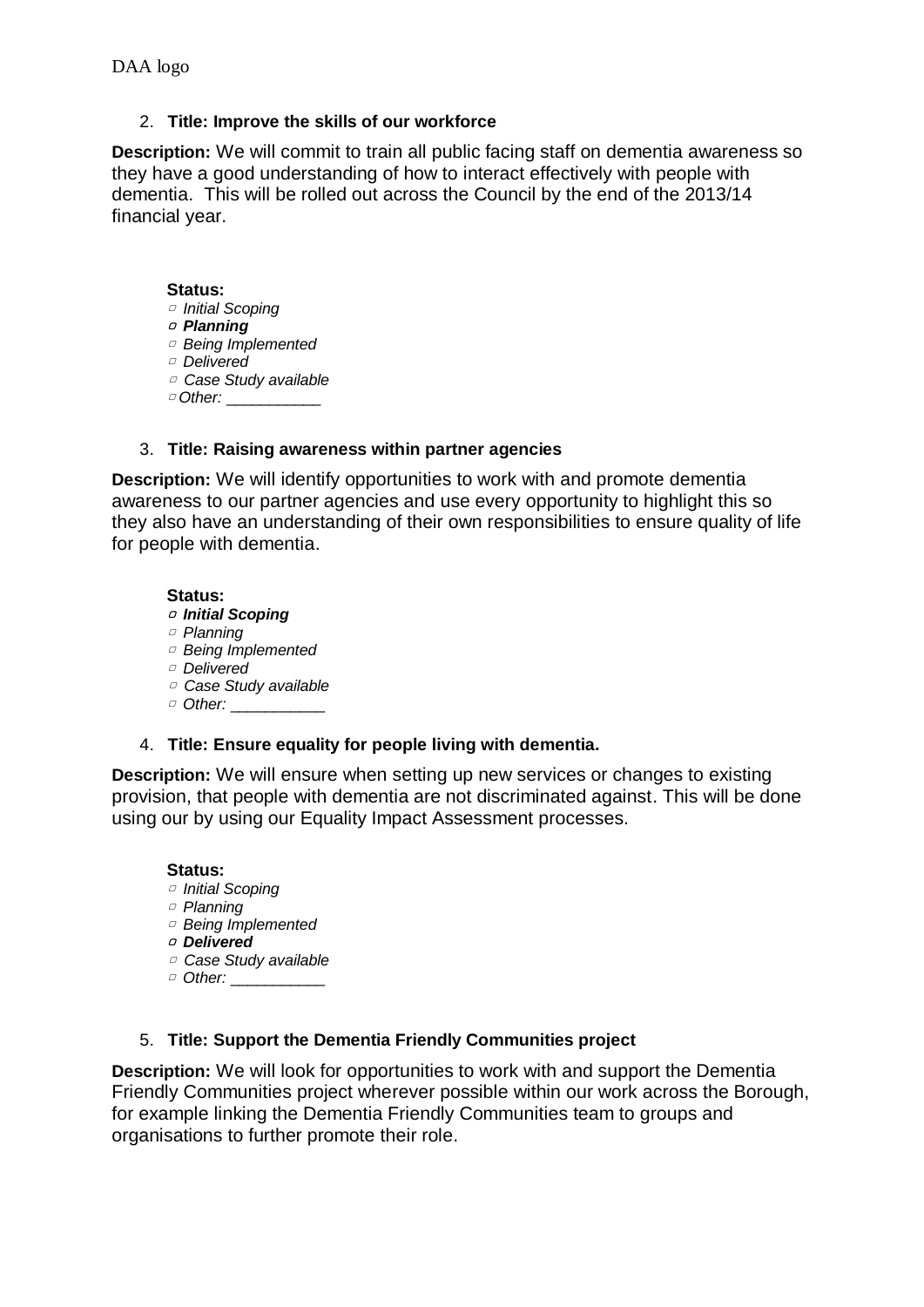#### **Status:**

- ▢ *Initial Scoping*
- ▢ *Planning*
- ▢ *Being Implemented*
- ▢ *Delivered*
- ▢ *Case Study available* □ Other: \_\_\_\_\_\_\_\_\_\_\_\_\_
- 6. **Title: Work with our business community to raise awareness of dementia.**

**Description:** we will work with local businesses and business organisations to raise their awareness of the importance and benefits to them and the wider community of becoming more dementia friendly. Romsey has been identified as the pilot site for the Dementia Friendly Market Town Project and we will support the retail and trade organisations in the borough in this process.

#### **Status:**

- ▢ *Initial Scoping*
- ▢ *Planning*

## ▢ *Being Implemented*

- ▢ *Delivered* ▢ *Case Study available*
- □ Other: \_\_\_\_\_\_\_\_\_\_\_

## 7. **Title: Appoint a Dementia Ambassador for TVBC**

**Description:** We will identify a Dementia Ambassador at senior level within Test Valley Borough Council to be a spokesperson for TVBC and promote the importance of being dementia friendly as an organisation across the Borough.

## **Status:**

#### ▢ *Initial Scoping*

- ▢ *Planning*
- ▢ *Being Implemented*
- ▢ *Delivered*
- ▢ *Case Study available*
- □ Other: \_\_\_\_\_\_\_\_\_\_\_\_\_

## 8. **Title:**

## **Description:**

#### **Status:**

- ▢ *Initial Scoping*
- ▢ *Planning*
- ▢ *Being Implemented*
- ▢ *Delivered*
- ▢ *Case Study available*
- □ Other: \_\_\_\_\_\_\_\_\_\_\_\_\_

## 9. **Title:**

## **Description:**